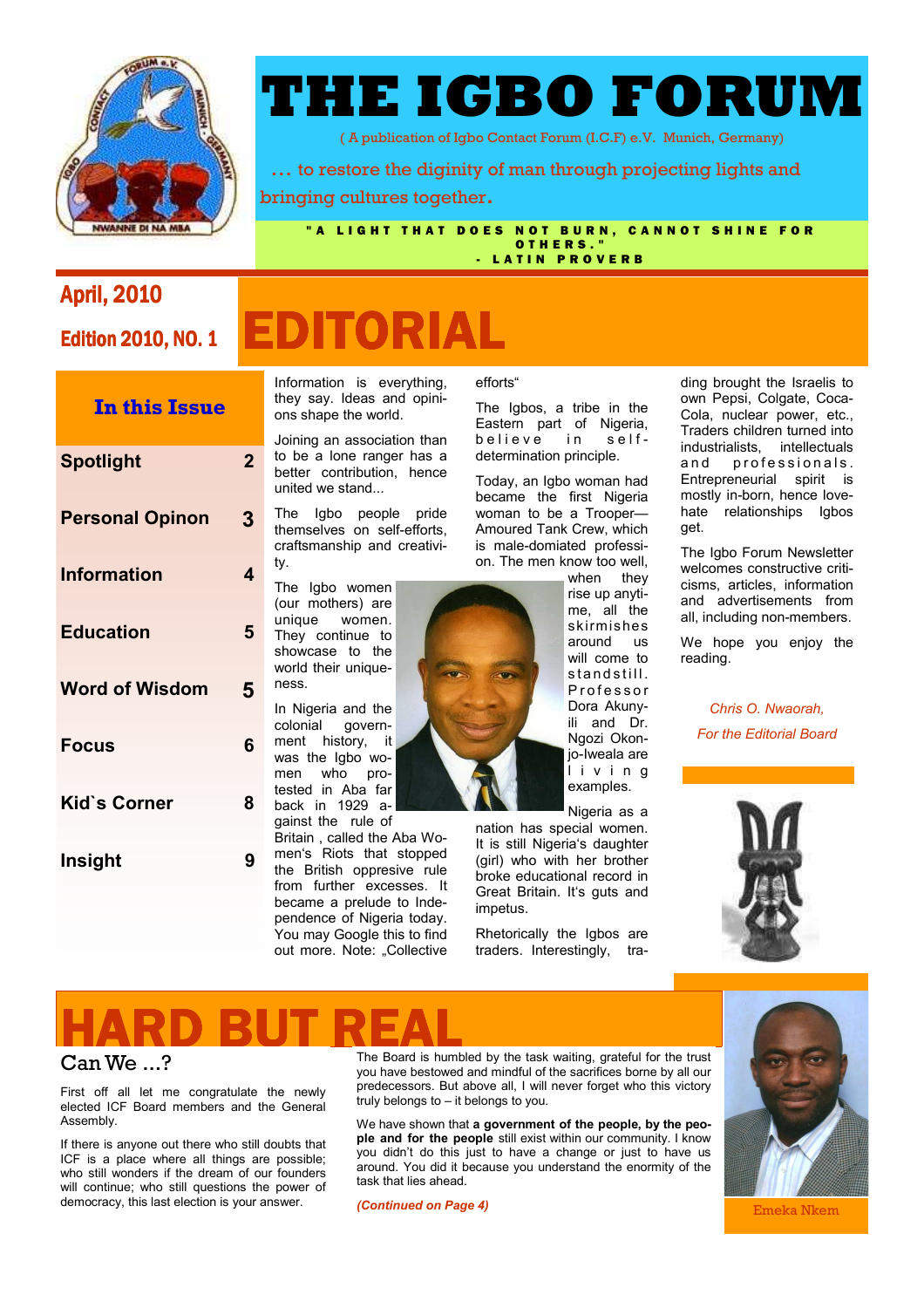# **Spotlight**

## The Kola Nut: As an Igbo Cultural and Social Symbol



### Preface:

On account of the multireferential nature of Igbo cultural symbols, a number of the earlier scholars on Igbo culture confused the sacred and profane, the religious, social and political. Bishop A.K. Obiefuna testifies to this by saying that "In traditional Igbo life no distinctions were made between the

sacred and profane, fact and fiction, history and poetry, all served the same purpose in a world where the natural and the supernatural interchanged hands..." It is an exaggeration to say that there was no distinction between fact and fiction in traditional lgbo society. Nevertheless, there is a natural union or marriage between the natural and supernatural in the Igbo society; and this phenomenon confirms the truth that religion is natural to man. The fact that most social symbols are associated with religion does not ritualize them or make them become religious symbols. This aspect of the union between the religious and profane makes our work a little more difficult. In some cases there can be distinction between the religious and profane without possible separation of the two. In such cases, any separation does violence to the harmony and tranquility in the people's culture. We feel the absence of the plates and images in the extract and this marks a notable difference between the excerpt and the main work.

### Origin:

There is no Igbo cultural symbol that has received an equal attention as the kola nut. Ọjị Igbo, - cola *acuminata*, has more

**There is a popular but cheap etymology of the kola nut, Ọjị: Ọ = Omenala (custom); J – Jikọtara that unites); Ị Igbo. Thus ọjị means "Omenala jikọtara Igbo", that is, "Custom that unites the lgbo".** 

than two cotyledons or seed leaves which is the material that is chewed. Qij Awusa or gworo, cola nitida, has only two cotyledons. In Igbo traditional rituals and ceremonies, the gworo is not a valid matter: only the Igbo kola, cola *acuminata* is acceptable. The reason for this distinction will be made clear when we treat the ọjị symbolism.

There is a popular but cheap etymology of the kola nut,  $Q$ jị:  $Q =$ Omenala (custom); J – Jikọtara that unites); | Igbo. Thus ọjị means "Omenala jikọtara Igbo", that is, "Custom that unites the lgbo". Cola acuminata and cola nitida are both regarded as having

the same symbolism in general and private cases except on occasions like serious traditional ceremonies like marriage and sacrifices where only the Igbo Kola is used.

Eze Silver Nnanyere Ugo Ibeme Ugbala, Eze Ugo III of Okporo in Ọlụ made a revealing research on some aspects of lgbo culture, and ọjị symbolism featured prominently in his exercise. The Kola nut and the tree are regarded as the first tree and fruit on earth. The sacredness of the kola is by nature, for example,

**Kola with four cotyledons is called "ọjị udo na ngọzi", that is, "kola of peace and blessing". It is the normal kola.** 

the dry wood of the tree is not used as fire wood.

The kola is a symbol of life, and for this reason, many profound and mysterious interpretations and formalities are accorded it. The Igbo kola is always accompanied by wine or drink because the Igbo say that "Onye nyere agbara ọjị ga enye ya mmiri ọ ga eji elofe ya" -"One who gives a deity kola has to give him water with which to assist him swallow it".

### Igbo Interpretation of the Kola Nut:

Kola with one cotyledon is a dumb kola or Oji ogbu. It is called oji mmụo, that is, kola of the spirits. It is not eaten. Kola with two cotyledons is equally a dumb kola and it is not eaten. This is the main reason why the Igbo do not use the gworo or cola nitida for rituals or in serious traditional celebrations.

Kola with three cotyledons is called ọjị ike, ọjị ikenga, that is, kola of the valiant. Only warriors or brave men and consecrated or ordained persons are permitted to eat this kola, as a matter of principle.

Kola with four cotyledons is called "oii udo na ngọzi", that is, "kola of peace and blessing". It is the normal kola. Igbo

symbolism of the number four will be well treated in chapter four. The number four is very sacred among the lgbo.

Kola with five cotyledons is "oii ụbara mmadụ, ọmụmụ na ụkwụọma that symbolizes increase in procreation, protection and good luck.

Kola with six cotyledons indicates communion with our ancestors, that is, "oji ndi mmụo na ndi mmadụ jiri gbaa ndụ". The smallest part or cotyledon is not eaten but is thrown away for the ancestors to eat. In like manner, kola with one cotyledon is not eaten by man, that means that it is not broken during ceremonies because it belongs to the ancestors, an attitude reminiscent of the direct link between the living and the dead in Igboland.

### **Author:**

**Rev. Fada Jọn Ọfọegbu Ụkaegbu, Ph.D.**

(Culled from Ahiajoku Series)

*To be Continued...* 

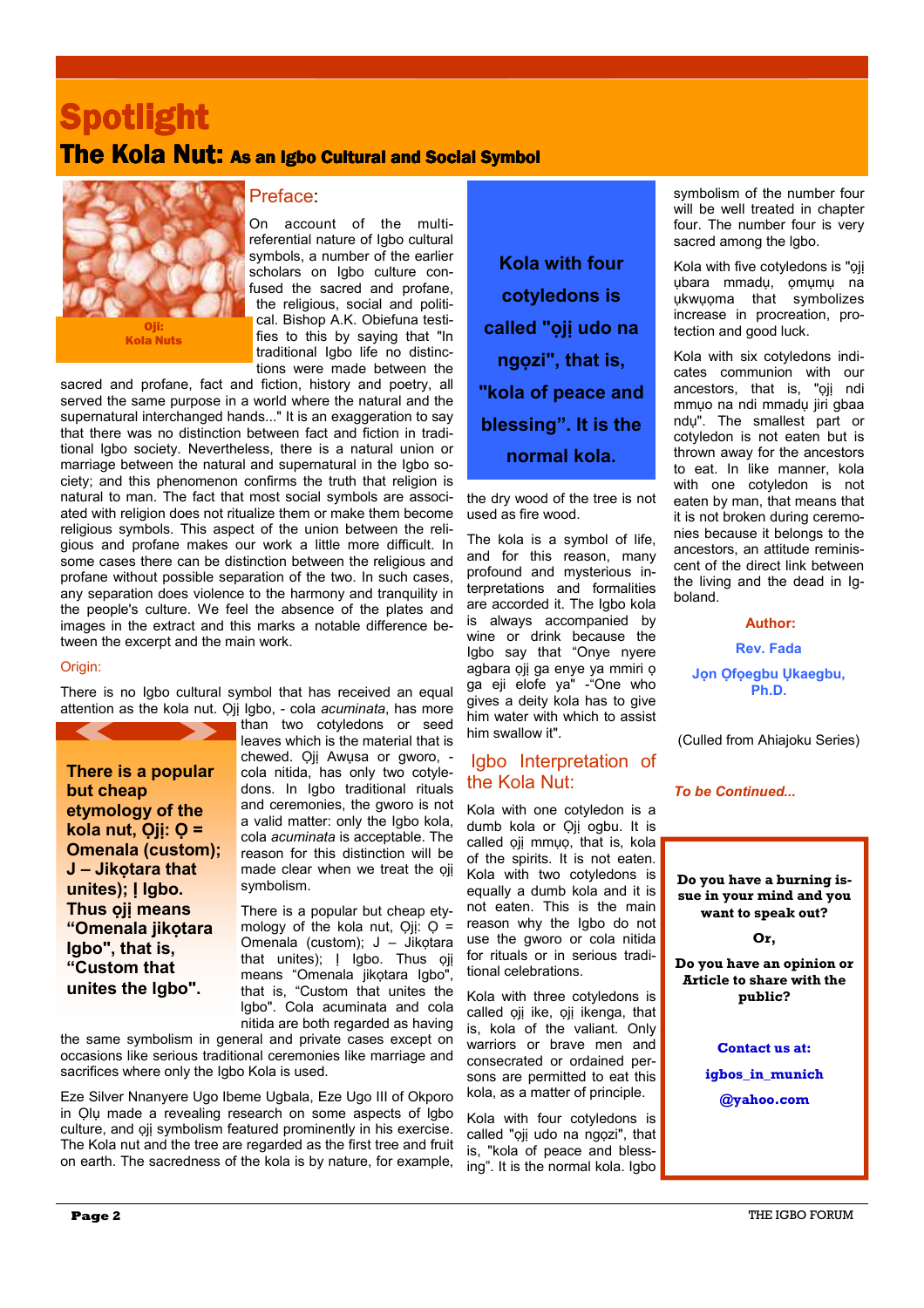# **Opinions: MUST I JOIN IGBO ASSOCIATION?**

Culture starts with the learning of language of a people. In Germany foreigners starts same way. This forms the part of what one confronts daily on the street of a foreign land. Unlike in Africa, people say 'welcome to strangers, in Germany, for example, it's often 'where do you come from?'

Once upon a time, Europe fought war with each other. The value of peace would be less appreciated if there is no test of tentacles. It's much more valued when the audit of agony, hatred and rancour is prepared. If the outcome becomes a winning strategy for advancement, a society feels at its best and embrace priceless peace.

Sequel to this, I wish to add the statement of the inventor of Ford Motors:

*Coming together is the beginning* 

*Keeping together is a progress* 

*Working together is success.* 

### *….. (Henry Ford)*

ICF, Munich had had its share of shirking, ups and downs, but the members had shown more than before and steadily their determination to forge ahead. The value of a union is not only a communication platform, but a place to work to find solutions to the issues bothering them.

I have heard from some Europeans that Brussels: the honourable Seat of European Union (EU) is ineffective and nonperforming. This is myopic. I cite some of the above quotes, ending it with the EU success story.

Before this, I had at sometime being unconsciously less informed, unexposed and insensitive to think same way that ICF may not be necessary, and all Igbo people must not be a member, until one of my brothers, asked me intelligently: 'what does the Nigeria Bar Association (Association of Nigeria Lawyers), the Nigeria Medical Association, (NMA - the union of medi-

**Education that does not assist human beings, nation or community is a wasted education.** 

cal doctors), the United Nations, the Onitsha Main Market Traders Association (OMATA), der Deutche Akademikerinnen Bund – German Academic Ladies Union, the Certified Public Accountants (CPA) of United States, etc. etc. give or do for their members? Yet almost all their members attend meetings, pay their responsibilities and abide by the code of conducts and promote the association.

Funny enough, none of these associations paid school fees or help students read or pass their examinations, yet members are obliged to join and abide by the rules.

One thing is clear; it is a place of networking. It is a place where you know who to co-operate with and who you may not. It is a place to socialize. It is useful for those relocating to meet someone interesting. Google the people or like professions, you land near home. It is a place to share ideas. It is a place to filter characters and unconsciously learn tolerance and civil courage. It is a place to add decorum to your life. It is a place to update information you may not come across elsewhere. It is Identification. Common interests, collective efforts and pleasantries are developed and exchanged. Germans say "Auf Wiedersehen" – See you again, and so on.

Must I join Igbo union? People with questionable characters avoid unions often times to avoid being exposed, or they start one of like-minds. Others are members, but with hidden agenda. Some do not even know that such union exists. Many do not care, but for financial profit, they are ready to fight to finish to gain control at all costs. Some are simply not needed to be a member. Some are suspended or terminated for one reason or the other. Of course, rules and regulations must apply. Some wish to be the leader and not ready to accept anybody to lead them. Some are greedy and good at unconstructive criticisms, and vice-versa. Some knowledge is sought after. Some wish to be part of the union but circumstances do not warrant them. Some are members but happy or unhappy at the state of affairs of the union, while some are committed. Some lost ideas in fact.

These varieties make the world coloured and a beautiful place. These species are good, else it may be boring.

Education that does not assist human beings, nation or community is a wasted education. It's crystal-clear that Africa's solution to problems lies on African elites and their friends – said Gerhard Schroeder, ex-German Chancellor in one of his speech. Friends wait for the concerned to wake up first before they offer help.

Of other reasons, I believe for oneness, love and care, we all suppose to be our brothers' keeper. We ought to understand that the Igbo association in Munich is a platform for all Igbo extraction and their friends to dialogue, receive and exchange ideas. It is an ideal for which we should be prepared to live with. It is equally an ideal for which we should see as 'all important', especially now that we are increasingly making Germany our second home with families joining regularly. Charity they say, begins at home.

ICF – the Igbo Contact Forum could kick-start and execute projects when all hands come on deck. It can only happen if love supersedes personal aggrandizement. The idea one wants the union to showcase, could be the one from you.

Conclusively, join any Igbo union in your area to project lights and continue to restore the unique dignity of the Igbo people. A light that does not burn, cannot shine for others.

The Turkish people being the largest immigrants' group in Germany had led blue prints despite the criticisms that most Turkish cannot speak German language, but they own

*Continued on Page 4*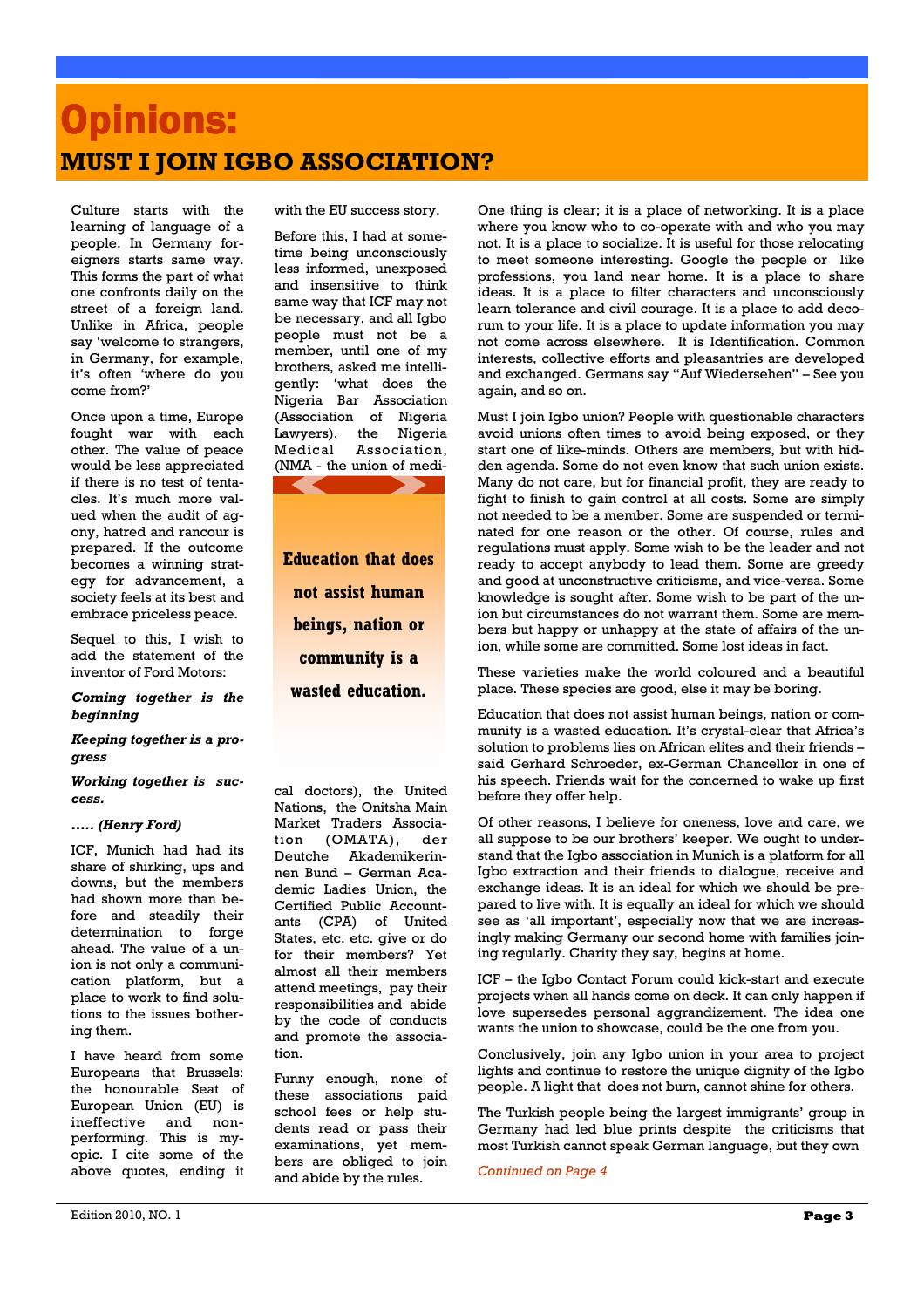### **MUST I JOIN IGBO ASSOCIATION?**

### *From Page 3*

and run Turkish banks, uncountable Döner and Turkish pizza shops, act as lenders, business moguls, have mosques, cultural initiatives, business angels that supports Turkish born business ideas, Turkish Press, Turkish landlords, etc.

It has been established that these stem out from Turkish regional associations. A german proverb says that, "Children and Adults need roots and wings to grow and succeed." Our roots lie in the Igbo culture and parents.

Is it a must that I have to join my tribe's union in foreign land? Yes, we should. Barack Hussein Obama was a member of Kenya Union in the United States and he never forgot his home, Kogelo in Kenya.

**Join the Igbo union in any part of the world you are!** 

### *by*

### *Chris O. Nwaorah, Munich, Germany. (ICF General Secretary)*

### **INFORMATION**

**ICF e.V. Munich: www.i-c-f.net/**

**Nigerian Embassy Berlin: www.nigeriaembassygermany.org/**

**The next Oktoberfest takes place from September 18 until October 3 in 2010. The first took place in 1810(October, 17th) held on the occasion of the marriage of crown Prince Ludwig to Therese, Princess of Saxony. This year will be 200 years of Oktoberfest!** 

**More Info about Munich: www.munich.de** 

**German Laws in English: www.gesetze-iminternet.de, and click translations** 

**German Citizenship Test: http:// einbuergerung.my-guide.org/**

**Auslaenderbeirat: htpp:// www.auslaenderbeirat-muenchen.de** 

**Can We ...?** *From Page 1* 

**As we are in the midst of crisis, some of our members decided to stay away! But, the majority of us stood our ground to prove our allegiance to our Union and our Resolve to be one.** 

But as we move on, let us remember that we are faced with a lot of challenges. They will not be met easily or in a short span of time. But let us not derail my dear brothers and sisters – these challenges will be met.

As members, we have a Call. We have a Duty. And, above all, in the face of these challenges, let us remember what Obama said, "… in this winter of our hardship, let us remember these timeless words. With hope and virtue, let us brave once more the icy currents, and endure what storms may come. Let it be said by our children's children that when we were tested we refused to let this journey end, that we did not turn back nor did we falter; and with eyes fixed on the horizon and God's grace upon us, we carried forth that great gift of freedom and delivered it safely to future… So let us summon a new spirit of patriotism; of service and responsibility where each of us resolves to pitch in and work harder and look after not only ourselves, but each other ..."

Let us resist the temptation to fall back on the same partisanship and pettiness and immaturity that have poisoned our unity for so long.

In the next ten years and thereafter, what legacy will we leave, what changes will be seen? What progress will we have made?

Now is the time. Do not be left out! Together we stand, divided we fall.

And as Obama once said, "This is our moment. This is our time … to open doors of opportunity for our kids; to restore hope … and promote the cause of peace; to reclaim … our Dreams and reaffirm that fundamental truth – that out of many, we are one; that while we breathe, we hope, and where we are met with cynicism, and doubt, and those who tell us that we can't, we will respond with that timeless creed that sums up the spirit of a people:

### **Yes We Can.** ,

Thank you. God bless you, God bless ICF and God bless Ndigbo!

### *From*

*Emeka Nkem,* 

*Munich, Germany.* 

*(ICF Chairman)* 

# YOU CAN ADVERTISE YOUR BUSINESS HERE!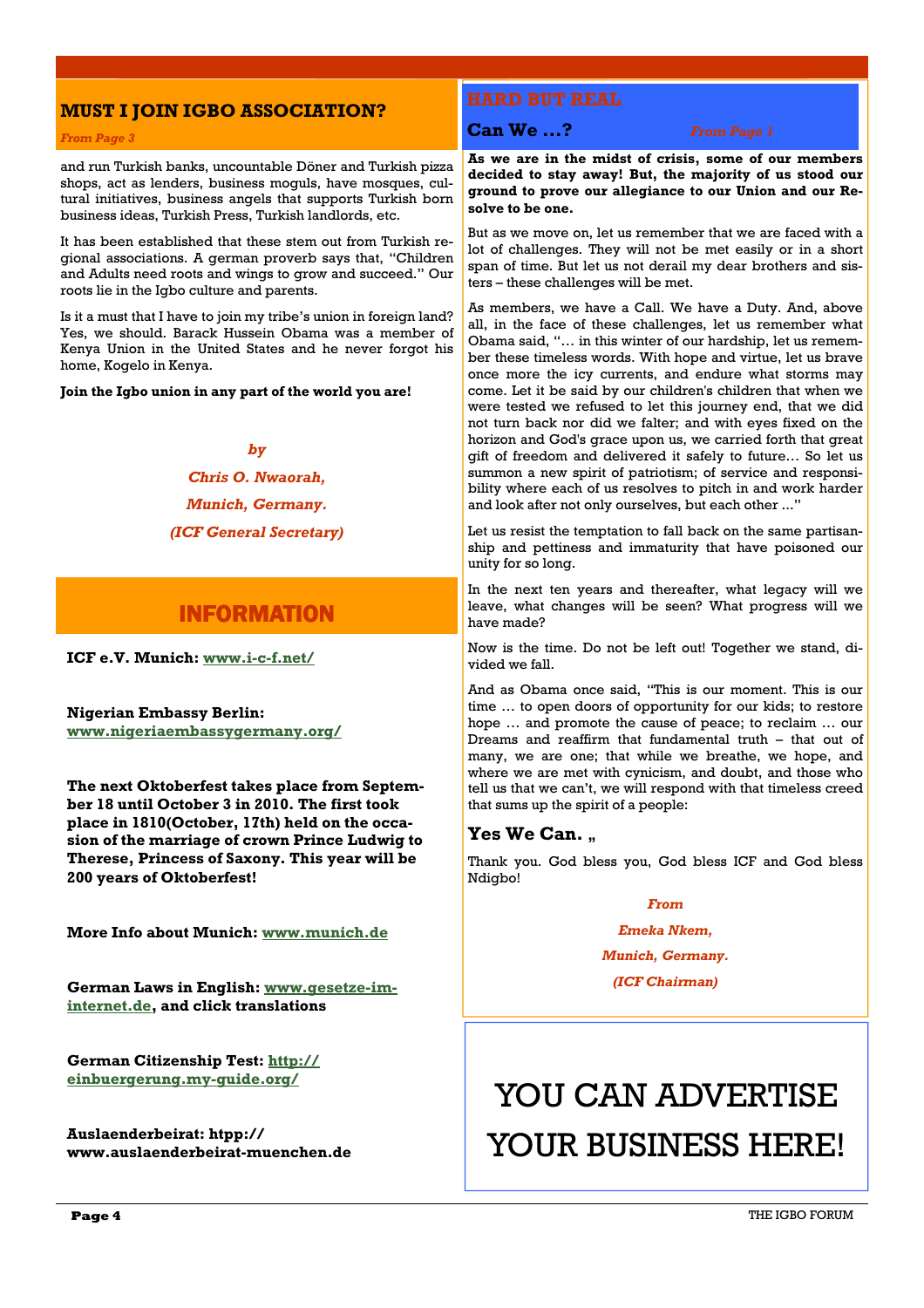# **EDUCATION**

## **Nigerian-born Twins Set British Record**

Nigerian-born nineyear-old twins yesterday became the youngest pupils to be admitted to a secondary school in Britain, timesonline.co.uk has reported.

Paula and Peter Imafidon had already broken world records when they passed A/ AS-level mathematics papers at the age of 7. Yesterday, the twins joined hundreds of thousands of other families across the country to find out which secondary school they would attend, despite being two years younger than most of their counterparts. Peter and Paula, from Waltham Forest, northeast London, attend a normal State primary school but have received provisional offers from more than 12 leading secondary schools.

The so-called 'wonder twins', who come from a family of high achiev-

ers, set two world records when they passed A/AS-level maths papers. They became the youngest candidates to pass A-level maths and were also the youngest school pupils to do so, as the previous record holders had been taught at home, the website reported.

A year later they took and passed the University of Cambridge's Advanced Mathematics (FAM) paper, becoming the youngest students to pass the rigorous examinations.

Chris Imafidon, their father, said that the twins would cope well with secondary school despite their age. We are delighted with the progress they have made, he said. Because they are twins they are always able to help and support each other.

Peter and Paula's sister Samantha, 12, passed her maths and statistics GSCEs at the age of 6,

as did the twins. Their eldest sister, Anne-Marie, 20, holds the world record for being the youngest girl to pass A-level computing, at 13. She received a government scholarship to study at Johns Hopkins University in Baltimore.

Another sister, Christiana, 17, was the youngest schoolgirl to study at undergraduate level in any British university, at the age of 11.

**"Every child is a genius. Once you identify the talent of a child and put them in the environment that will nurture that talent then the sky is the limit,"** 

Mr Imafidon said that all of the children had taken part in the Excellence in Education programme, which helps disadvantaged families, and their achievements were due to being nurtured rather than natural "genius".

"Every child is a genius. Once you identify the talent of a child and put them in the environment that will nurture that talent then the sky is the limit," he said.

Peter has ambitions to become Prime Minister of UK while his sister wants to be a maths teacher.

Mr Imafidon said he was confident that they would achieve their goals.

> *Culled from Thisday 03.03.2010*

# **WORDS OF WISDOM**

Obstacles are those things you see when you take your eyes off the goal.

-Hannah More

**DO YOU KNOW…?** 

 **According to Janheinz Jahn in his book, ("Durch Afrikanische Türen") Onitsha Main market is the biggest in the world.**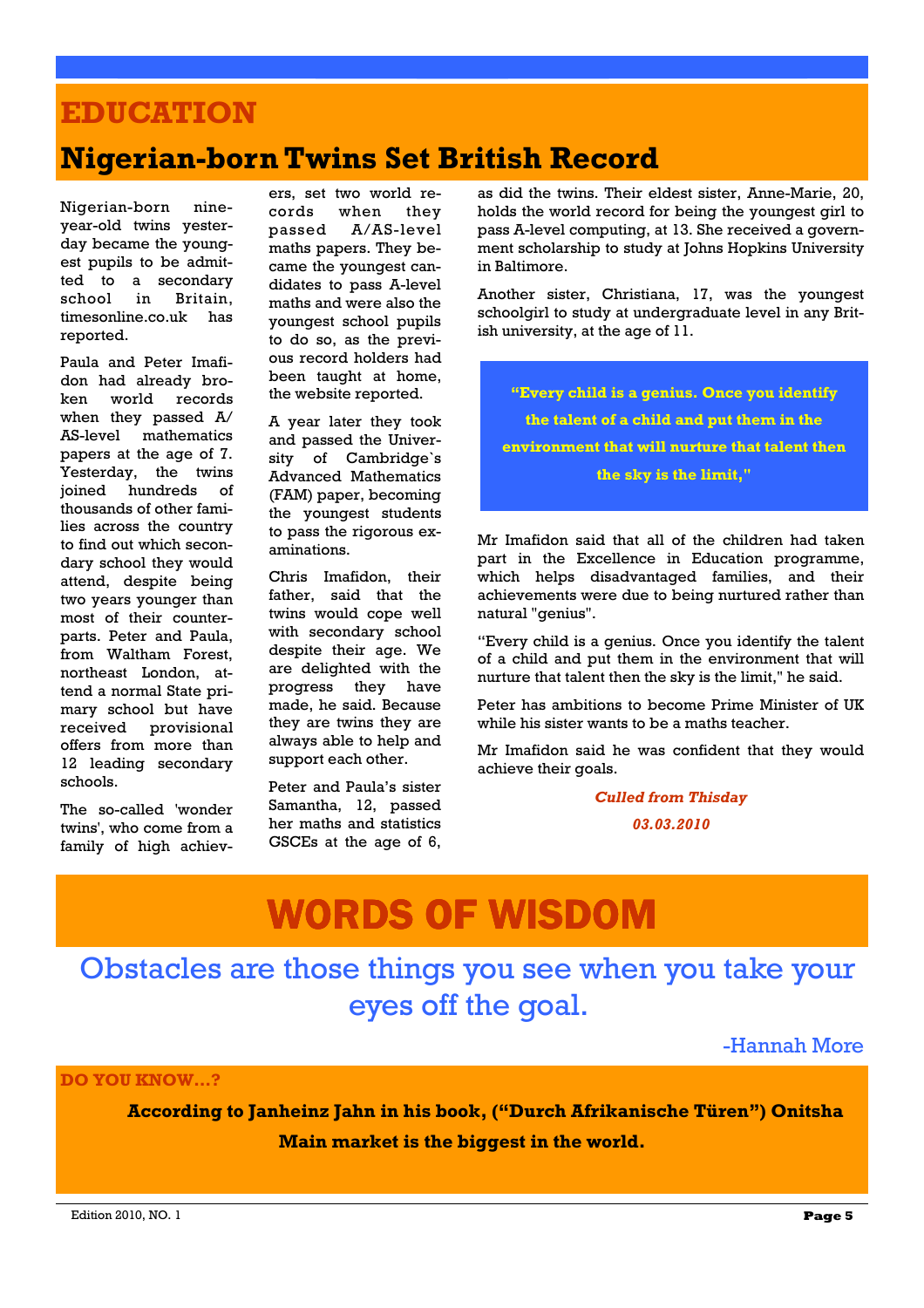

"Her performance too has made General Ewansiha to be quick to support moves to admit women into combat training in institutions such as Nigerian Defence (NDA) and the Nigerian Military School (NMS) which have remained "boys only"military training institutions in the country."



*Trooper Nwaobilor with an Armoured Fighting Vehicle (AFV)* 

It was a man's world. And even among men, it was not for the chicken-hearted. It was, indeed, the exclusive preserve of the macho men. It was a path reserved for the tough and only the tough dared tread it.

The toughness had to be such that even the fly that had the misfortune of perching on his forehead would just drop dead on its own without efforts from anywhere.

It was a world whose members were viewed as super-humans. And being super-humans, they were seen as people who were not disposed to the physiological dictates of mere mortals. His presence among people evoked some degree of awe. That was the world of the military, especially in the years of yore.

But here rises a pleasant contradiction; the breaking of a jinx, from a supposedly weaker segment of

the society; a deviant of some sort. She has not only bulldozed her way into the world of the menfolk, but has, within that world, made her mark where some of the 'macho men' dreaded to dare.. It is truth enough that she is wearing the uniform, but she is also deep into the core combat arm. That is the stuff our gifted Trooper Gift is made of.

When at age 19, against initial paternal opposition, Trooper Gift Nwaobilor opted for the army, little did anyone envisage that she would go the way she is going now. But there she is, her smallish physique belying her huge courage heart. And today, at 23, she has not only worn the toga of a "soldier woman," but has, in defiance of popular societal conceptions, pitched tent with one of the teeth arms of the army - the Nigerian Army Armoured Corps. Beyond merely joining the Armoured Corps, Trooper Gift has equally made significant impressions as the first female crewman of the Nigerian Army.

At the Nigerian Army Armoured School, Bauchi, where Trooper Nwaobilor is currently serving, the Commandant, Brigadier General JAR Ewansiha, pointed out that the posting of female soldiers into the Armoured Corps was a recent development. He recalled that when he was posted in as the Commandant, he decided on the best way to engage the female soldiers and discovered that some of them were very strong at heart and could compete favourably with their male counterparts. He said Trooper Nwaobilor was attached to the Vehicles Holding Unit (VHU) from where she was nominated to attend the Basic Crewman course which makes one a professional crewman in the corps.

The Commandant said he observed, to his surprise, that Nwaobilor did very well in the course. Nwaobilor was the only female who attended the course alongside 59 male participants and emerged fifth in the class. In the words of General Ewansiha, "...she was given the highest assessment, because you don't come fifth in a class of 60 just because you are the only female. If she did not do well, my instructors do not compromise standards..., they would have put her where she belonged" .

He added that Trooper Nwaobilor's performance was very good both in the theoretical and practical aspects of the course, stressing, with an air of pride, that "she can handle virtually all AFVs (Armoured Fighting Vehicles) in our inventory. She is very good at that, being her area of specialty."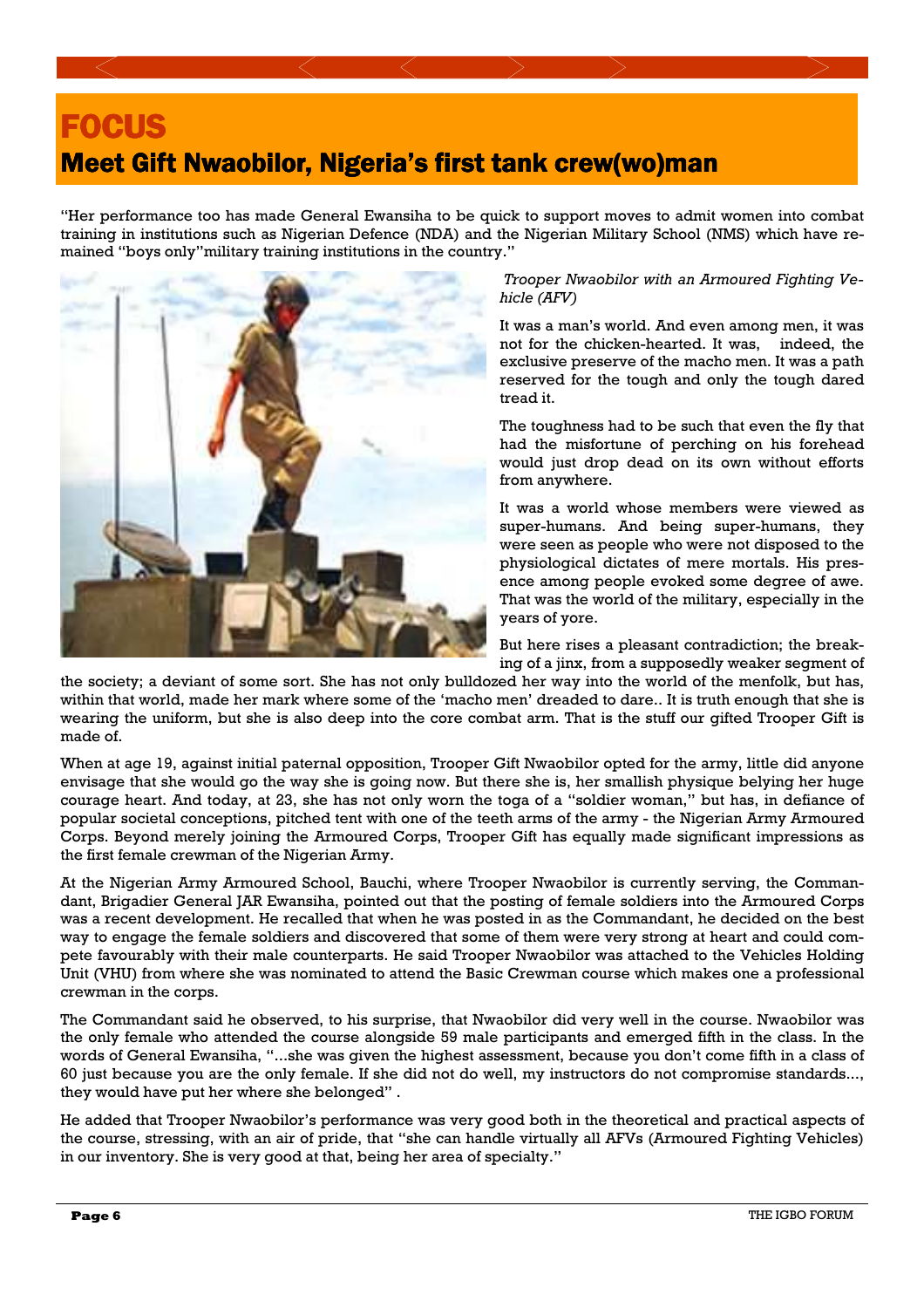### **Meet Gift Nwaobilor, Nigeria's first Tank Crew(wo)man** *From page 6* **From page 6**

General Ewansiha indicates that "by next year, Trooper Nwaobilor will graduate from her A2 course, being the step following the basic (A3)." He also promised to make the female crewman a shining example to others , adding, "Presently, we also have some two or three more female soldiers doing the same A3 course, because we have seen that Trooper Gift's level of achievement is even greater than some of our own male crewmen... You know, if women believe in something, they do it with more sense of commitment than men.

"Her performance too has made General Ewansiha to be quick to support moves to admit women into combat training in institutions such as Nigerian Defence (NDA) and the Nigerian Military School (NMS) which have remained "boys only"military training institutions in the country.

The Chief Instructor (CI), Tactics Wing, Colonel MA Iro, commenting on the position of the Armoured Corps on Trooper Nwaobilor's feat said: "Well, I think as far as the Nigerian Army is concerned, especially the Armour corps, I will say Gift is a very special gift to us. She is the first crew lady we have in our midst. ..."

That Trooper Nwaobilor was the first female to

have completed the course as a crewman does not also imply that hers was the first attempt that the school ever made at training a female in that field. Feelers arund the school indicate that an earlier attempt in that regards did not meet with success as the trainees, unable to meet the standards required of them, were returned to their respective units.

Also, the perception that Trooper Nwaobilor would be a shining example to her contemporaries is not in anyway in doubt. Trooper Josephine Emeka, a female soldier who is currently undergoing the 'A3' Crewman course in the school buttressed this position recently.

Trooper Emeka said, "Trooper Gift is my senior and my role model. Because of her achievements, I am motivated to run this course, and I hope to follow her footsteps and come out in flying colours. I am truly happy for her."

That Trooper Gift Nwaobilor could break all the barriers and even dazzle the menfolk has evoked a lot of curiousity. The curiosity in this case has spanned from her premilitary background to her social environment.

Nwaobilor was born, not with the proverbial silver spoon in her mouth, but was rather born and bred in a family setting where the 'struggle for survival' is the watch-word. Born into the family of Mr. & Mrs. Dick Nwaobilor of Umuagwulu Amaise, Alaukwu Autonomous Community in Obingwa Local Government Area of Abia State on January 3, 1987, Trooper Nwaobilor attended Amaise Central School, Umuobiakwa from 1992 to 1997.

The first in a family of six children four boys and two girls Trooper Nwaobilor proceeded to Alaukwu Comprehensive Secondary School, Umuobiakwa, where she sat for the SSCE and NECO examinations. She also attended a computer training programme with CADTECH Computer Training Institute after which she joined the Nigerian Army in August 2006.

Asked whether she thought she could cope, combining her role as a female tank crewman with that of

**"they treat me with respect and regard me as their sister. Sometimes, I go to them for advice and they also come to me for the same reason."** 

matrimony when she eventually gets married, Trooper Nwaobilor said she was sure she could, with determination and the grace of God.

As for her relationship to her largely male colleagues, Trooper Gift said "they treat me with respect and regard me as their sister. Sometimes, I go to them for advice and they also come to me for the same reason." Asked whether she would have preferred a corps other than the Armoured, she said, "I have no regrets whatsoever, especially as an armoured personnel. The

corps has made me what 1 am today, so there is no other place for me to go than to stay where I belong and enjoy what I do."

"Trooper Nwaobior reasons that the basic course she had concluded was just the starting point in her career and that she looked forward to running the advanced stages of the course from next year. She says nevertheless, with her present background, she could function effectively, adding that she is psychologically prepared to withstand any situation.

> *Culled from New Soja Brigadier General.*

*THE NIGERIAN TRIBUNE December 16, 2009*

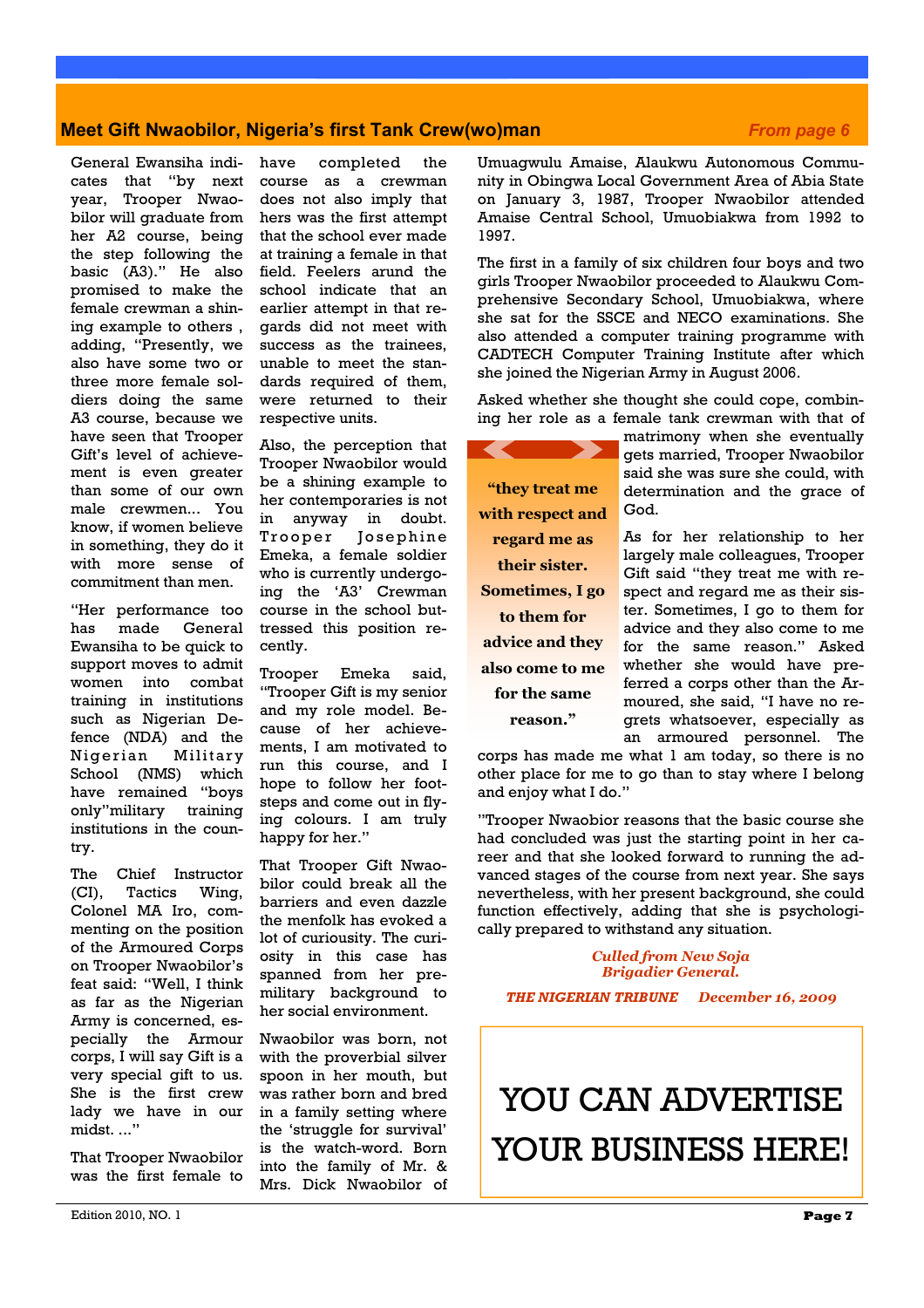## KID`S CORNER

### **No Lion in Nigeria**

Being an European, I had as a child learnt in school and believed that Africa is full of animals and wild life.



As adult, many of my German and European colleagues at work had holidayed or visited Africa. Prevalent among them are the visitors to Safari in Kenya, South Africa and other East African countries. Few but in recent times many had visited West Africa: Ghana, Nigeria etc. They bring to work pictures of tigers, elephants, zebras, lions, monkeys, etc and

hang them on the wall of their offices. And they tell us many stories of their Africa visit and night life, and waiting in the bush or in their camp sites to snap a good picture of a lion in the National Park.

I have now being fortunate to visit Nigeria. Upon the number of visits, I became surprised of the wrong pictures painted about Africa. I have neither seen any lion, elephant, zebra or such species portrayed. Parents should correctly educate their children born in Diaspora.

I did not even see a monkey or any other animal except goats, cows and chicken in the animal market places. .My husband, being an Igbo Nigerian bought some for Christmas for the whole family and for our visitors to eat. They were standing in our compound and I gave them names: Peter and Paul, before they were slaughtered. These living animals later landed cooked on our plates, like in Europe here.

Further, I saw living fish in the river and hotel pool. In the hotel pool, we chose one of them for our dinner. It was well roasted that I liked it so much. Naturally fish is a healthy food.

The other fish I saw were the dry fish exposed at the market places for buying.

May be there were monkeys or used to be monkeys in Nigeria in former times. I suspect this because my mother-in-law used a proverb: Monkeys learn to climb a tree by emulating their colleagues. I asked the meaning: "we learn also by observation".

What I saw in Nigeria instead of famous wild animals like my colleagues impressed me. Instead of wild life, there were many beautiful fruits like mangoes, pineapples, pumpkins, pawpaw, cashew, coconuts, and oranges and so on. I made pictures of the trees and the fruits. I hang these beautiful fruits of nature on my office wall now. I am happy they're quite different from my colleagues. There were also very bad roads and poor electricity.

Nevertheless my question remains? Are there lions, tigers and monkeys in Nigeria?

Have you seen one of them? If yes, tell me, where they are? Can you write a story of your journey to Nigeria and how you came into contact with the animals over there? This is intended for children to know, and ask their parents questions to get honest answers.

Therefore I believe that Nigeria is a beautiful country where socialization and nature come together. It is not wild animal dangerous at all. The people were also wonderfully friendly.

*By Maria Nwaorah, Munich Germany* 

### **WORDS OF WISDOM**

# **"ANYI KO MAMIRI ONU, OGBA UFUFU"**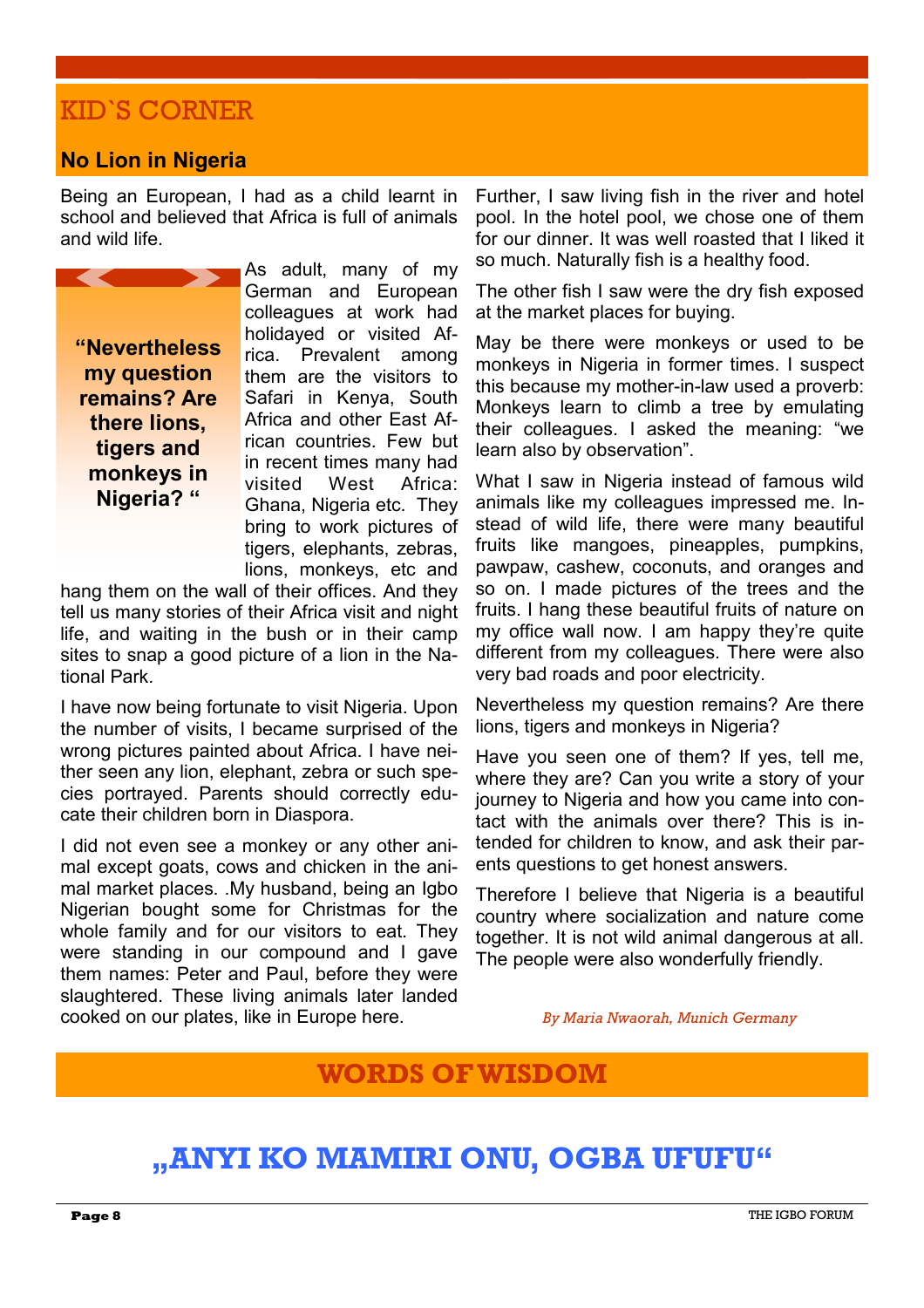# INSIGHT

### **Security News from from BMI (German Ministry of Internal Affairs) Homepage**

**Foreigners may be deported on the basis of factual evidence of a potential threat...** 

**The most important new regulations in this area:** 

 **\* The newly introduced deportation order provides for deportation on the basis of factual evidence of a potential threat.** 

 **\* If a foreigner cannot be deported because there are reasons for withholding his removal (the threat of torture or capital punishment), then requirements to report to the authorities regularly, restrictions on freedom of movement and bans on communication backed up by appropriate penalties are to be imposed in order to improve security (Section 54a of the Residence Act).** 

 **\* If a foreigner is sentenced to imprisonment on charges of human smuggling, this constitutes new and compelling grounds for expulsion.** 

 **\* Factual evidence indicating that a foreigner belongs to or has supported an organization which supports terrorism results in regular expulsion. Regular expulsion also applies to leaders of banned organizations.** 

 **\* Discretionary expulsion has been introduced for persons who incite hate and violence, such as agitators in mosques.** 

 **\* Before issuing a settlement permit or deciding on an application for naturalization, the authorities make a standard request for information on any anti-constitutional activities by the person in question.** 

**The Act to Implement Residence- and Asylum-Related EU Directives includes further optimization measures which are based on findings resulting from the attempted suitcase bomb attacks on regional trains in Northrhine-Westphalia in July 2006. These measures include in particular:** 

 **\* Measures to establish and document the identity of all those who apply for a national (long-term) visa by taking their photographs and fingerprints which are stored in line with the same provisions that apply at the European level to the communitarized Schengen Visa;**

 **\* Vetting of all references mentioned in the visa procedure by addressing a request for information to the security authorities in line with Section 73of the Residence Act to establish whether there are any security concerns related to the visa applicant.** 

 **\* in the context of requests for information under Section 73 paras. 1 and 2 of the Residence Act, the security authorities shall immediately communicate any security concerns even after the residence permit has been issued and during the entire period of its validity; 1 and 2 of the Residence Act).** 

 **\* the period of validity of residence permits issued for study purposes or for study preparation purposes shall be determined on a more flexible basis.**